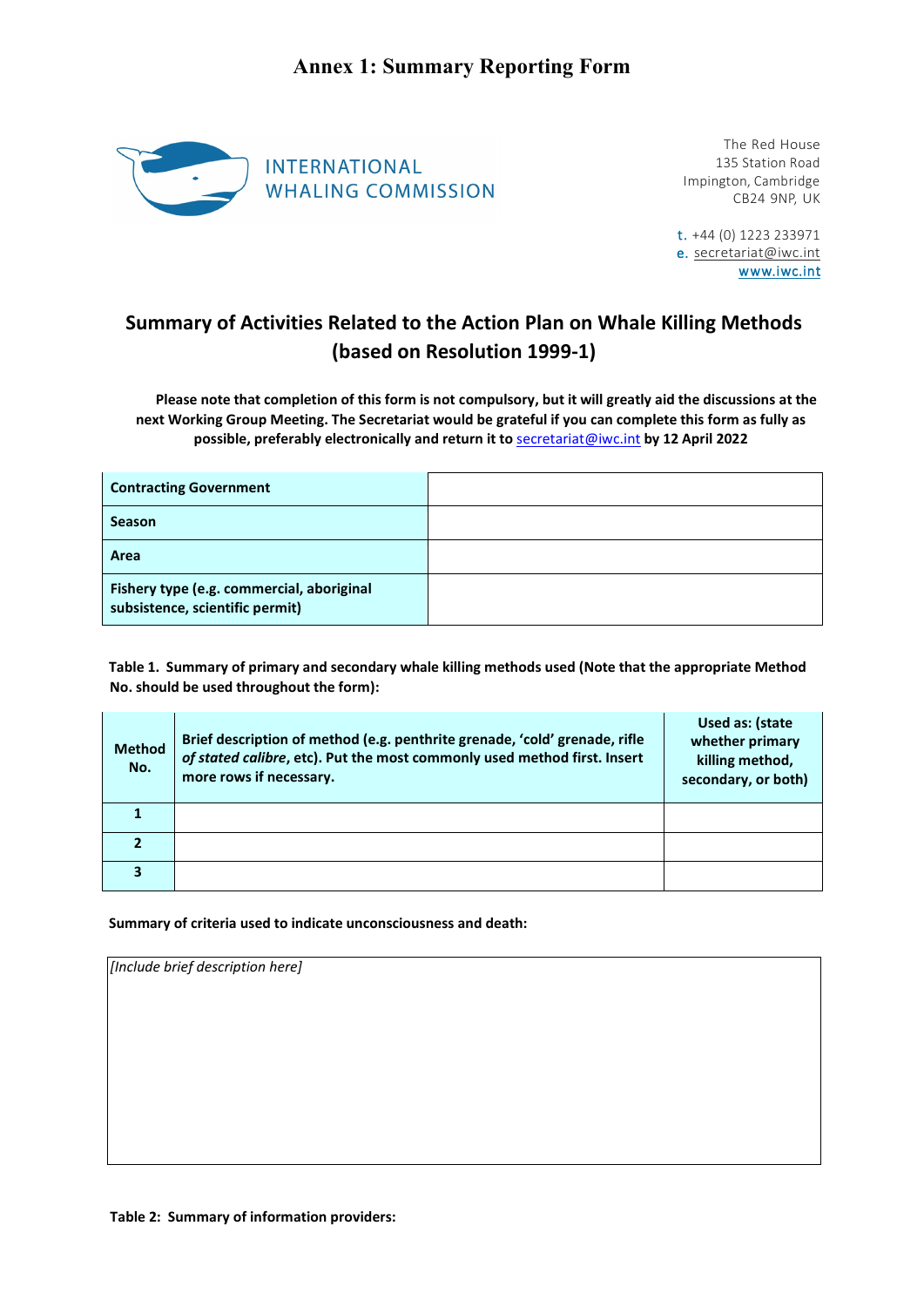| Percentage of data provided by: |                        |  |  |  |
|---------------------------------|------------------------|--|--|--|
| $\boxed{2}$                     | inspectors             |  |  |  |
| $\overline{2}$                  | scientists             |  |  |  |
| 卪                               | hunters                |  |  |  |
| $\sqrt{2}$                      | other (please specify) |  |  |  |

## **Table 3: Summary of hunt:**

| Item                                                                                                            |                                                                      | <b>Species 1</b><br>[insert name] |   | <b>Species 2</b><br>[insert name] |   | <b>Species 3</b><br>[insert name] |   |
|-----------------------------------------------------------------------------------------------------------------|----------------------------------------------------------------------|-----------------------------------|---|-----------------------------------|---|-----------------------------------|---|
|                                                                                                                 |                                                                      |                                   |   |                                   |   |                                   |   |
|                                                                                                                 |                                                                      | No.                               | % | No.                               | % | No.                               | % |
| <b>Whale killing methods</b>                                                                                    |                                                                      |                                   |   |                                   |   |                                   |   |
| $\sqrt{2}$                                                                                                      | Total no. killed (all methods summed)                                |                                   |   |                                   |   |                                   |   |
| $\boxed{2}$                                                                                                     | Total killed using Method 1 only                                     |                                   |   |                                   |   |                                   |   |
| $\overline{?}$                                                                                                  | Total killed using Method 2 only                                     |                                   |   |                                   |   |                                   |   |
| $\boxed{2}$                                                                                                     | Total killed using Method 3 only                                     |                                   |   |                                   |   |                                   |   |
| $\boxed{2}$                                                                                                     | Total needing secondary harpoon or other<br>secondary killing method |                                   |   |                                   |   |                                   |   |
| $\overline{2}$                                                                                                  | If bullets used                                                      |                                   |   |                                   |   |                                   |   |
|                                                                                                                 | minimum number<br>$\circ$                                            |                                   |   |                                   |   |                                   |   |
|                                                                                                                 | maximum number<br>$\circ$                                            |                                   |   |                                   |   |                                   |   |
|                                                                                                                 | median number<br>$\circ$                                             |                                   |   |                                   |   |                                   |   |
| Time to unconsciousness/death (TTD)*                                                                            |                                                                      |                                   |   |                                   |   |                                   |   |
| 卪                                                                                                               | Total for which information recorded                                 |                                   |   |                                   |   |                                   |   |
| 卪                                                                                                               | Total estimated TTD to be instant                                    |                                   |   |                                   |   |                                   |   |
| 卪                                                                                                               | Maximum estimated TTD                                                |                                   |   |                                   |   |                                   |   |
| $\boxed{?}$                                                                                                     | Mean time to TTD                                                     |                                   |   |                                   |   |                                   |   |
| $\boxed{?}$                                                                                                     | <b>Median Time to TTD</b>                                            |                                   |   |                                   |   |                                   |   |
| <b>Other information</b>                                                                                        |                                                                      |                                   |   |                                   |   |                                   |   |
| $\boxed{2}$                                                                                                     | Total targeted and missed                                            |                                   |   |                                   |   |                                   |   |
| 卪                                                                                                               | <b>Total struck and lost</b>                                         |                                   |   |                                   |   |                                   |   |
| <u>*NB Resolution 1999-1 asks for TTD information for each whale not killed instantly. This can be provided</u> |                                                                      |                                   |   |                                   |   |                                   |   |

*via Table 4 below.*

**Other:** Any other relevant information e.g. with information on technical assistance given to other fisheries or with respect to new studies to (a) improve methods and TTD, (b) develop new criteria for TTD: